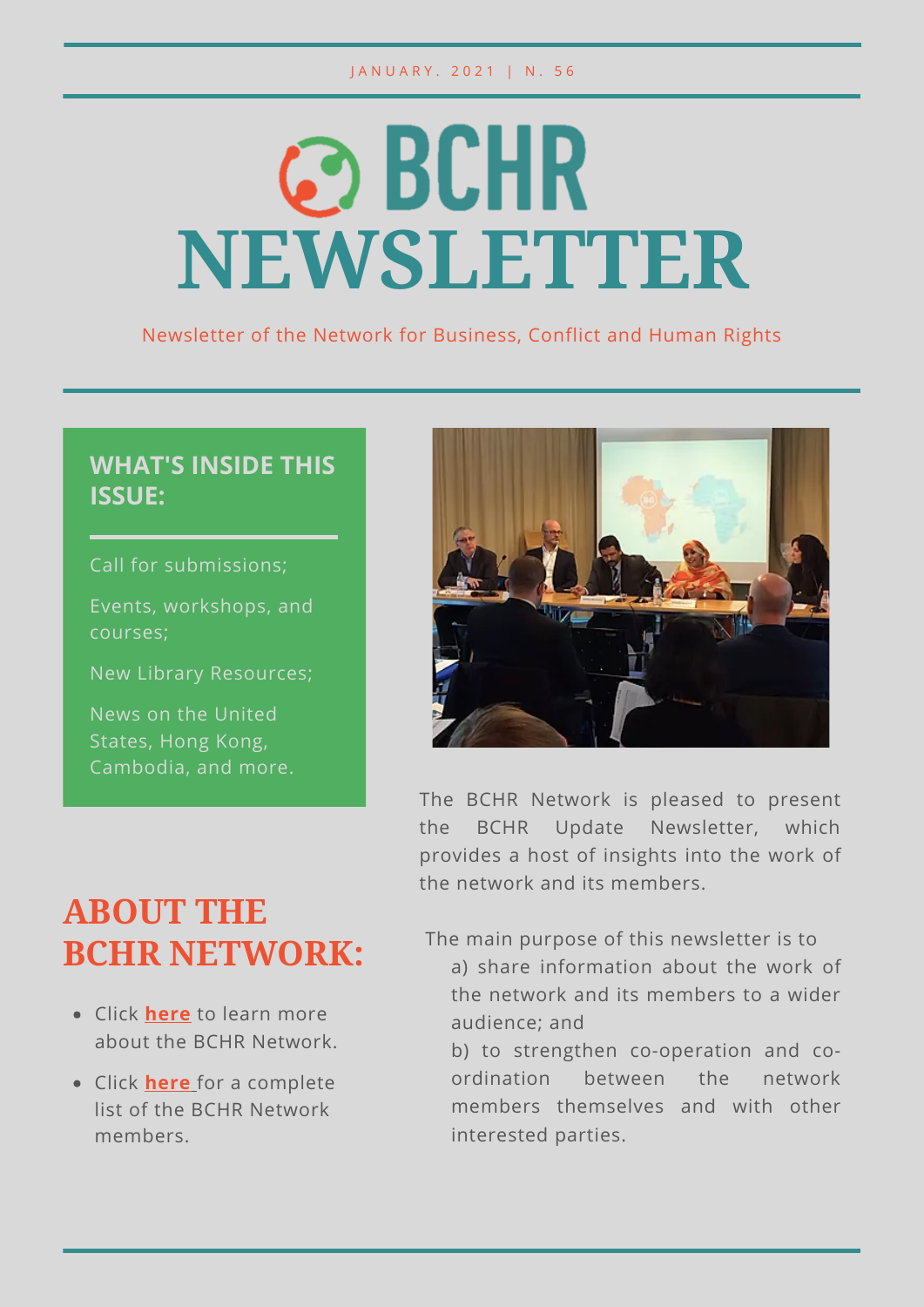# **INDEX / NEWSLETTER**

| 2. ANNOUNCEMENTS                         | pg3  |
|------------------------------------------|------|
| a. Public consultations, call for papers | pg3  |
| b. Events, workshops and courses         | pg6  |
| c. New Library Resources                 | pg7  |
| <b>3. INTERNATIONAL NEWS</b>             | pg9  |
| 4. BLOGS AND OPINIONS                    | pg11 |
| <b>5. SHARING AND POSTING MATERIALS</b>  | pg12 |
| <b>6. ABOUT OUR NETWORK</b>              | pg13 |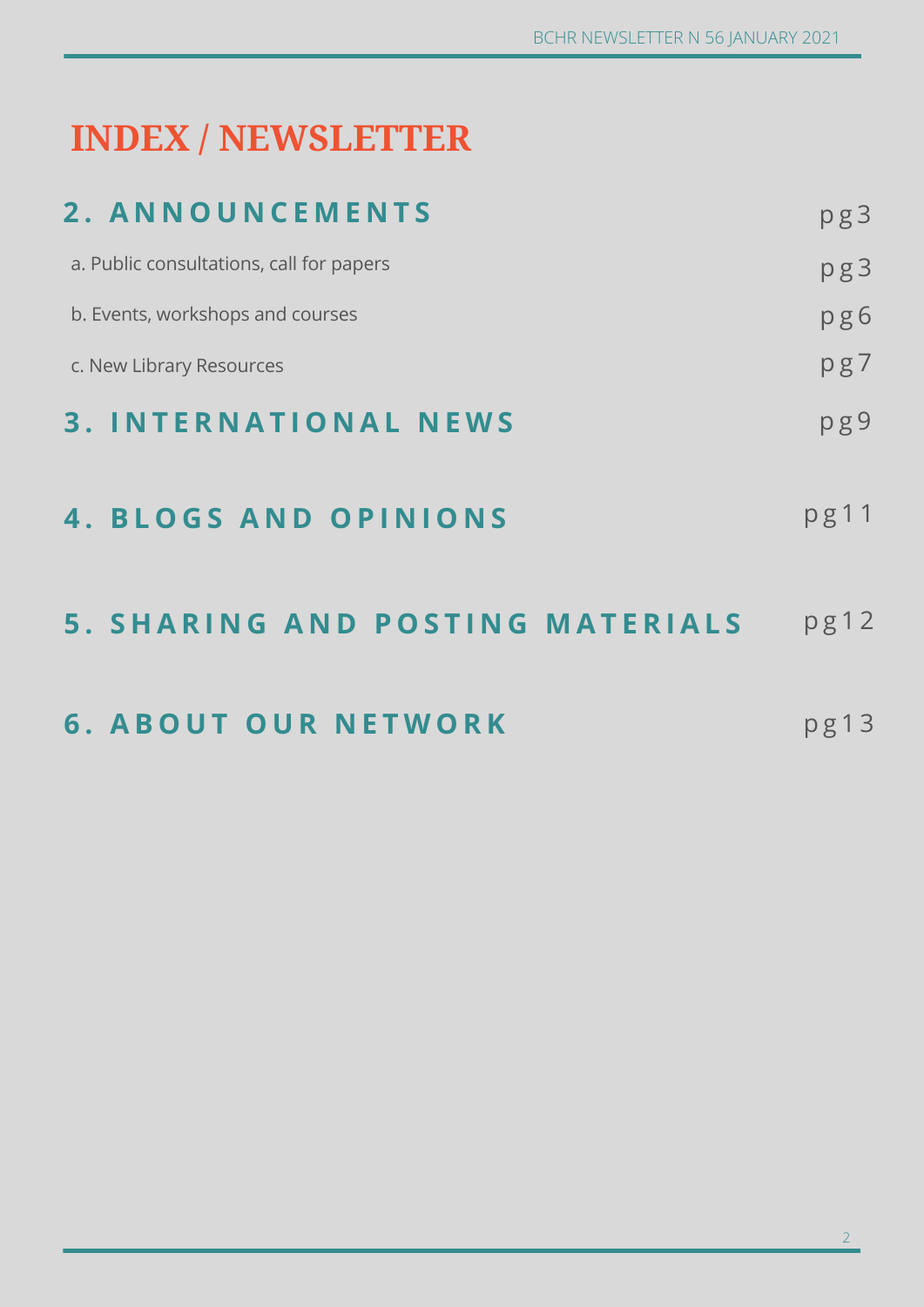## **ANNOUNCEMENTS**

### **CALL FOR PAPERS**

### *Anthropology and Conservation Virtual Conference*

### **Deadline:** March 12, 2021

The Royal Anthropological Institute is very pleased to announce the call for panel proposals for a major interdisciplinary conference on Anthropology and Conservation. The aim of the conference is simple: it is increasingly recognised that conservation can only be properly achieved with Indigenous Peoples, in full recognition of their rights. It is therefore urgent that we develop cross-disciplinary understanding not just of conservation, but also of way that conservation and people go together. The conference will be held virtually.

The conference was originally proposed by the University of East Anglia's School of International Development, and the organisers are pleased to welcome as co-organisers alongside UEA: Forest Peoples Programme, the Linnean Society, Royal Botanic Gardens Kew, the University of Kent's School of Anthropology and Conservation, the Anthropology and Environment Society (a section of the AAA), Botanic Garden Conservation International and the Society of Ethnobiology.

The RAI indicates a few possible areas of interest below. However, it would not wish to restrict any potential suggestion, and proposals are welcome on any aspect of the theme, whether theoretical, methodological or ethnographic. Proposals from any of the sub-fields of anthropology (social anthropology, biological anthropology, archaeology or linguistics) are welcome, as well as any of the sub-fields of conservation. We would particularly welcome panel proposals that have any combination of anthropologists, indigenous peoples and conservationists as co-convenors.

The organisers would also particularly welcome proposals and papers from Indigenous Peoples, as well as from international or transnational bodies, whether organised around conservation or rights, or a combination.

All proposals must be made via the **[online form](https://nomadit.co.uk/account/contact/login)**. Proposals should consist of a panel title, a (very) short abstract of less than 300 characters, and a long abstract of 250 words.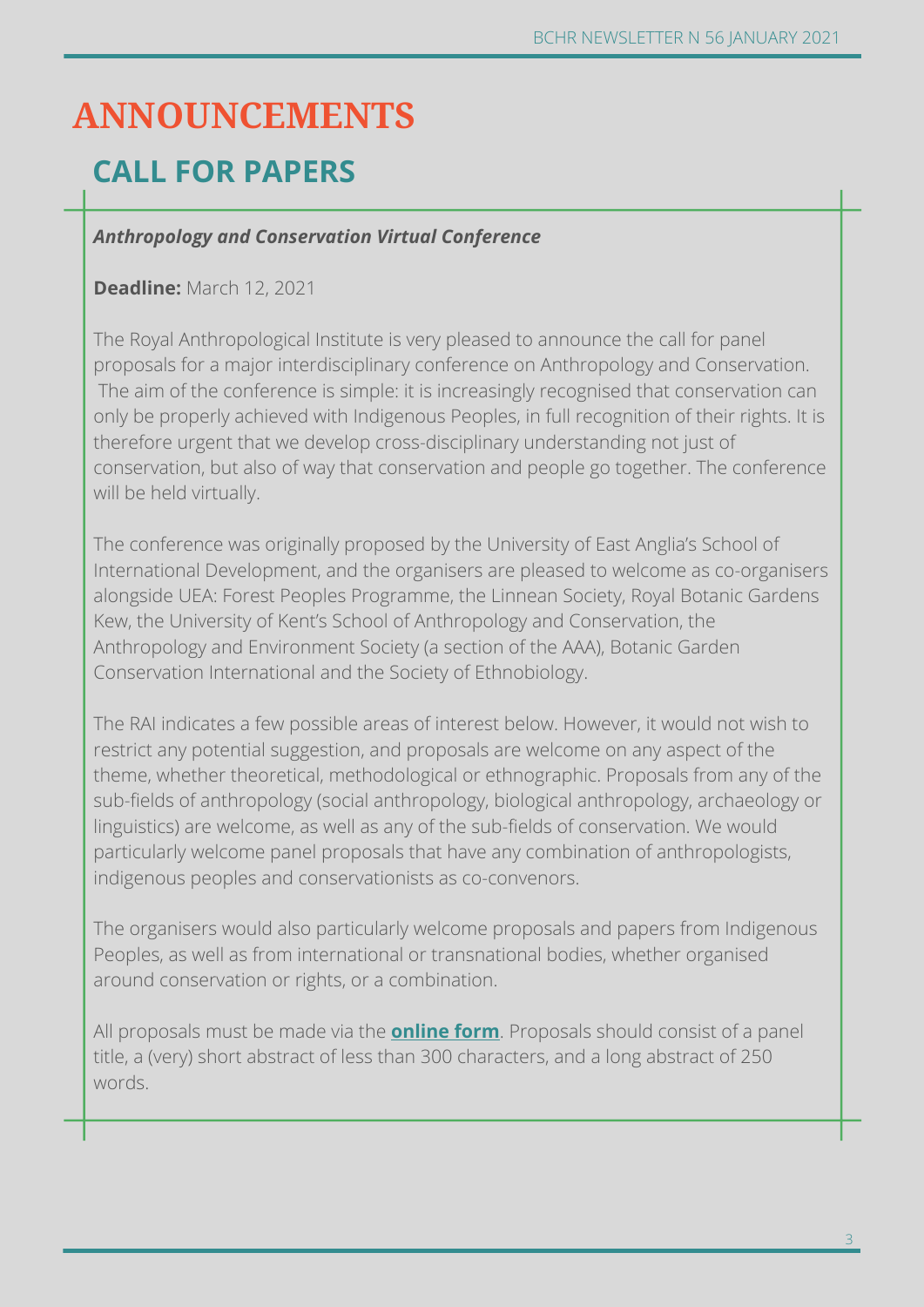### *Report on the role of private military and security companies in humanitarian action*

### **Deadline:** March 9, 2021

The decades since the end of the Cold War have witnessed a significant expansion in the number, type and size of humanitarian organisations, including a proliferation of actors operating in complex humanitarian emergencies. In its efforts to keep pace with the growing demands of protracted conflicts, the ever more frequent man-made and natural disasters, pandemics and displacement, the 'humanitarian landscape' as traditionally understood is undergoing significant change. The rise of 'new' or 'different' actors, including private military and security companies (PMSCs) and the emergence of new forms and modalities of humanitarian assistance are illustrations of such shifts.

While considerable attention has been paid in the last decade on the relationship between humanitarian actors and State security forces, little consideration has been accorded to the proliferation of private sector providers in complex humanitarian emergencies. Such involvement raises concern about the legitimacy, accountability, and control of PMSCs. Most importantly, the role of PMSC in humanitarian action, and militarization of humanitarian aid has raised concerns over their impacts on the legal and ethical foundations of the humanitarian principles of impartiality, neutrality and operational independence. Reliable information on the nature, scale and oversight of PMSCs services in humanitarian settings is sorely lacking.

Building on its previous work on PMSCs (see A/HRC/45/9, A/HRC/39/49), the Working Group on the use of mercenaries decided to tackle the issue and identify the key human rights challenges posed by the use of private security services in humanitarian contexts.

This thematic study on the role of PMSCs in humanitarian action will focus on the current trends, practices and human rights impacts of contracting private security services, as well as related regulations, monitoring and oversight mechanisms. On this basis, the Working Group hopes to formulate concrete, time-bound and actionable recommendations aiming to ensure that the human rights and IHL protection of all civilian populations in humanitarian contexts are guaranteed when PMSCs provide some form of support or assistance.

Inputs may be sent via e-mail mercenaries@ohchr.org, and must be received by 9 March 2021. When submitting your reply, kindly indicate if you have any objections with regard to your reply being posted on this website.

For more information click **[here](https://www.ohchr.org/EN/Issues/Mercenaries/WGMercenaries/Pages/report-pmsc-humanitarian-action-2021.aspx)**.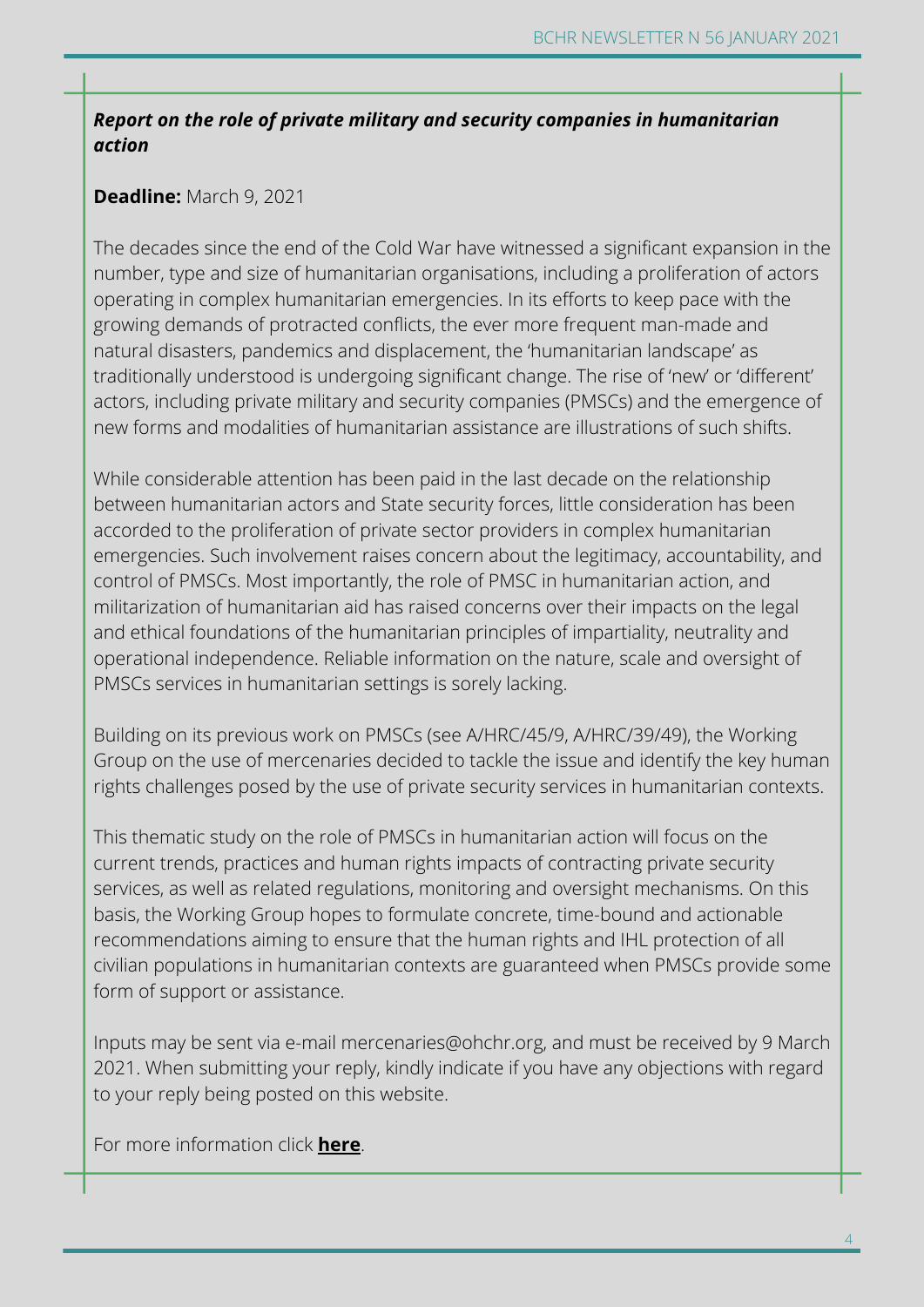### *Call for Papers on Conflict in Rural Society for Historia Agraria de América Latina (HAAL)*

### **Deadline:** June 31, 2021

Rural society in Latin America has been shaped by struggles over land and natural resources, from the expansion of the hacienda system in the colonial era to recent disputes over oil, gas and mineral extraction. Such struggles take place across multiple scales that include village level politics and the claims of particular ethnic and social groups, as well as the realms of national, international and transnational politics. At stake are not only the material questions of property ownership and access to resources but competing ideas about the role and status of the rural environment, and the cultural, political and spiritual significance of particular territories. As such, rural conflicts frequently intersect with broader confrontations over religion, race, national identity and ideology.

By bringing together research on rural conflicts in different regions and historical periods, this issue seeks to generate comparative reflections on the nature of conflict in rural Latin America and how it has evolved over time. Recognising that "rural society" is not a fixed object of study, the editors are also interested in articles that examine the role of conflict in creating and maintaining divisions between the urban and the rural. Work that promotes dialogue on different theoretical and methodological perspectives is especially welcome.

We invite the submission of articles on political, social, cultural or environmental history that contribute to the study of conflict in rural society, focusing on any period or geographical area of Latin America. Possible thematic areas include but are not limited to:

- Disputes over land titles and land rights
- Guerrilla warfare and its wider social impact
- Political struggles over land reform
- Territorial conflicts between different national, religious or ethnic groups
- Social conflicts related to the extractive industries
- Confrontations between rural and urban institutions/organisations

Papers may be presented in Spanish, Portuguese or English. Manuscripts must be original, unpublished and fully anonymized, that is, free of any identifying information in both the text and notes. Articles should have a maximum length of 8,000 words including notes and references and must be presented in accordance with the journal style guidelines: Times New Roman 12, letter size, double-spaced, consecutive page numbers, and 2.5cm (1 inch) margins.

To submit an article manuscript visit **[here](https://networks.h-net.org/node/73374/announcements/7202112/call-papers-conflict-rural-society-historia-agraria-de-am%C3%A9rica)**.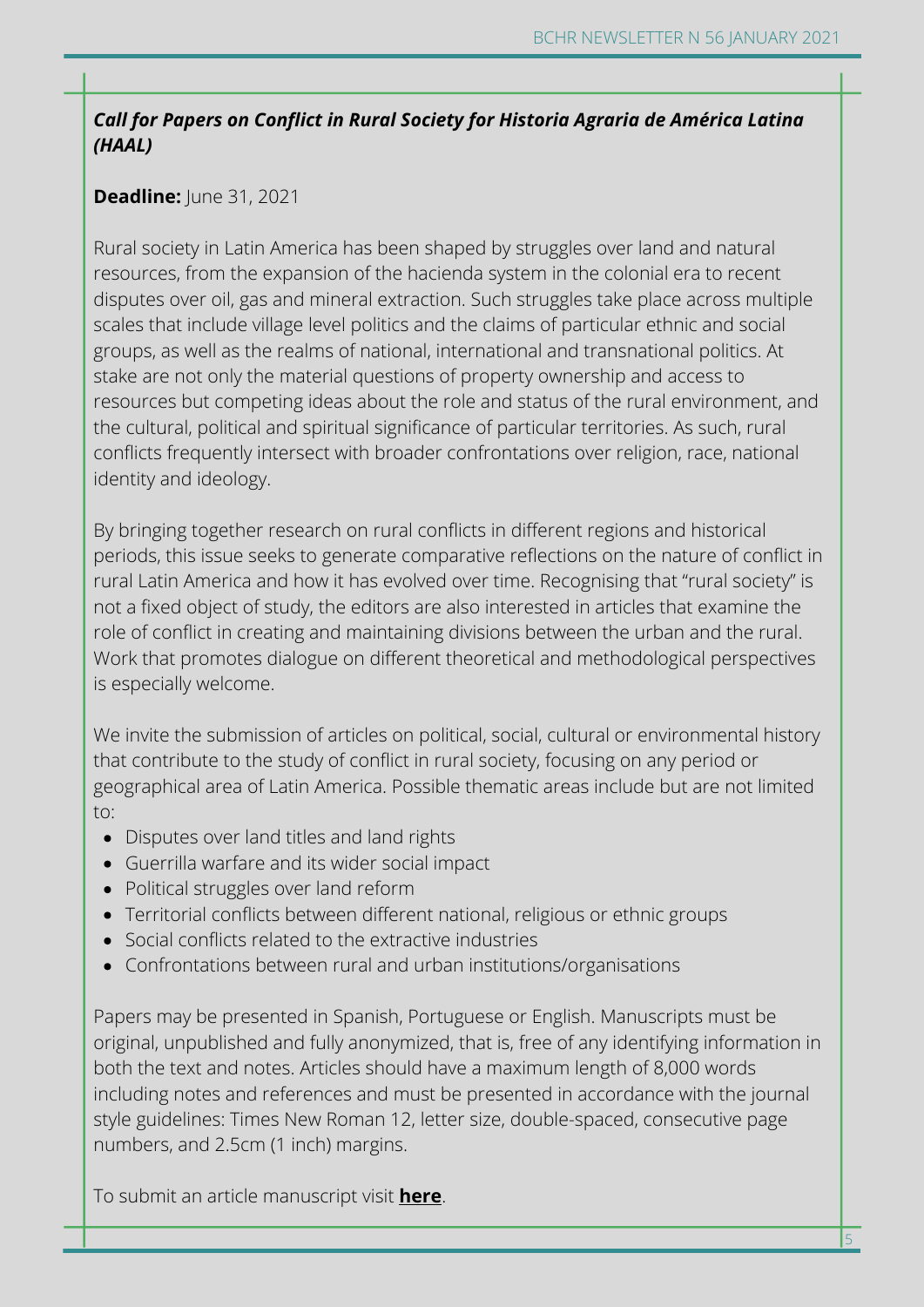### **EVENTS, WORKSHOPS AND COURSES**

# **INDIGENOUS PERSPECTIVES ON CONFLICT AND CONSERVATION: MĀORI AND NI'VAN COMMUNITIES (A ROAD TO GENEVA EVENT)**

### **Date:** February 7-8, 2021

**Hosted by:** Join Gideon Edwards, Peter Mataira, Mirali Shukla, Finnish Sámi community

Community resilience in the face of drastic environmental changes requires a deeper understanding of the struggles being felt most dramatically. The speakers in this web to present a platform for underrepresented indigenous voices to be highlighted as

Register for the event **[here](https://us02web.zoom.us/webinar/register/WN_Gnatgaq4RleEsZsc2rgr-g)**.

# **THE ROLE OF NATIONAL HUMAN RIGHTS INSTITUTIONS IN ACCESS TO REMEDY FOR BUSINESS-RELATED HUMAN RIGHTS ABUSES**

**Date:** February 10, 2021 **Hosted by:** The Danish Institute for Human Rights

a recent study, the Danish Institute for Human Rights has been looking at the capacities of related human rights abuses and suggestions for how to enhance these.

The research analysed the 2019 survey data generated by the UN Working Group on

Register **[here](https://www.humanrights.dk/events/webinar-i-role-national-human-rights-institutions-access-remedy-business-related-human)**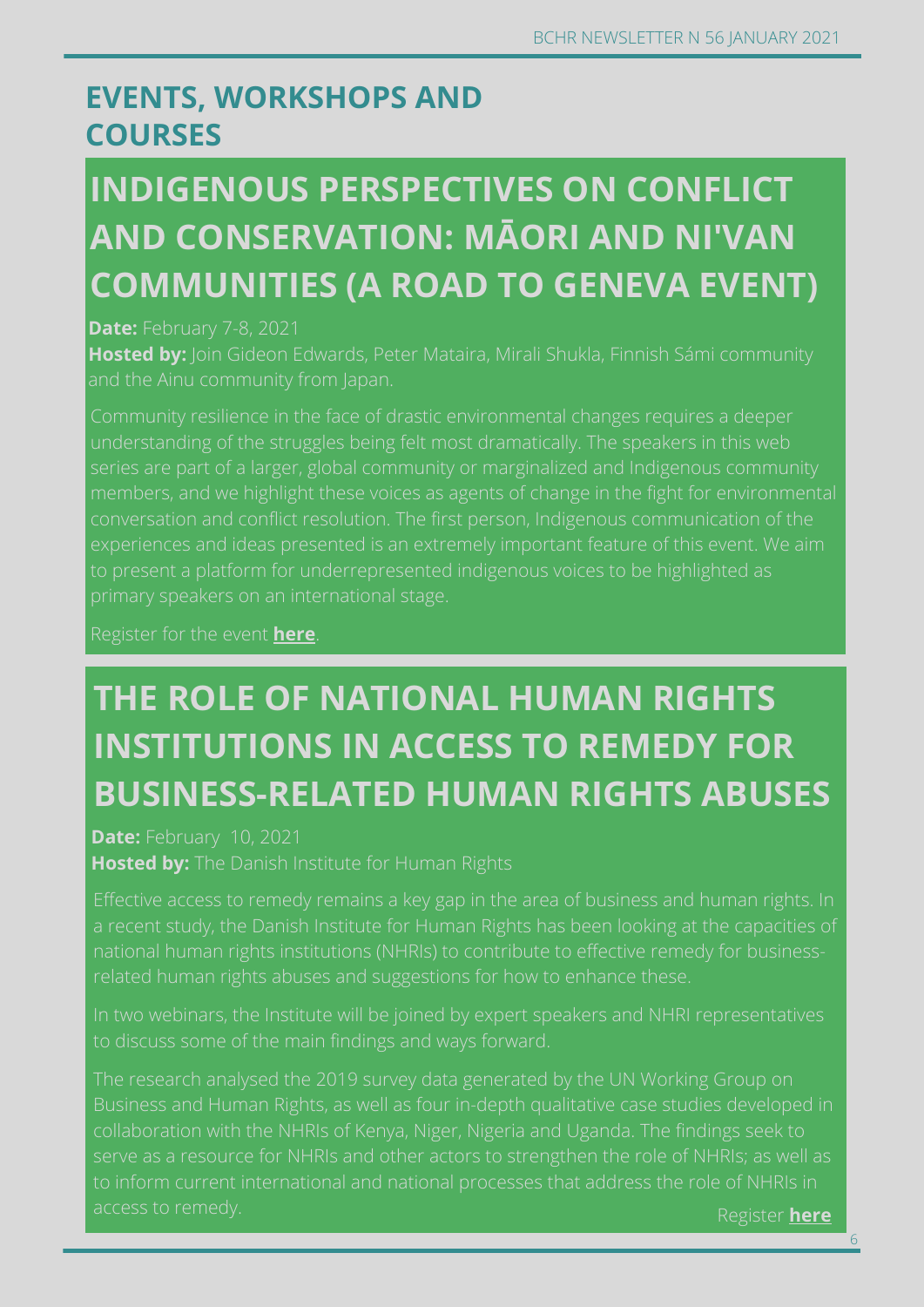### **NEW LIBRARY RESOURCES**

#### **[Learn](https://www.cityu.edu.hk/slw/lib/doc/HRLF/20200730_(Roundtable_Series_on_NSL)_NSL_on_BHR.pdf) more SHARING OIL RENTS AND POLITICAL VIOLENCE**

**Published:** January 11, 2021 **Source:** Environmental Peacebuilding

This paper investigates how the devolution of oil windfalls affects the likelihood of political violence. It shows that transferring large shares of oil wealth can prevent conflict, while transferring small shares can trigger it.

Among the different transfer schemes, fiscal transfers (to subnational governments) yield the highest levels of consumption, but direct transfers (to people) are the most effective in preventing conflict. By averting conflict, transfers can improve ex ante welfare; however, only a subset of the ex ante welfare optimal transfers is optimal ex post and thus self-enforcing. Among them, those that avert conflict by reinforcing repressive regimes are of particular policy interest.

**[Learn More](https://www.sciencedirect.com/science/article/abs/pii/S0176268020300306)**

### **SEVEN QUESTIONS TO HELP DETERMINE WHEN A COMPANY SHOULD REMEDY HUMAN RIGHTS HARM UNDER THE UNGPS**

**Published:** January 2021 **Source:** BSR

A recent OECD National Contact Point (NCP) case from Australia illustrates the fluid nature of a company's business activities and its responsibility to participate in providing remedy under the UN Guiding Principles on Business and Human Rights (UNGPs). The UNGPs discuss three separate concepts—cause, contribute, and directly linked—to define a company's connection to a negative impact and subsequent duty to provide a remedy. These are not rigid categories but rather "guiding principles" designed to assist companies in assessing how they can act responsibly.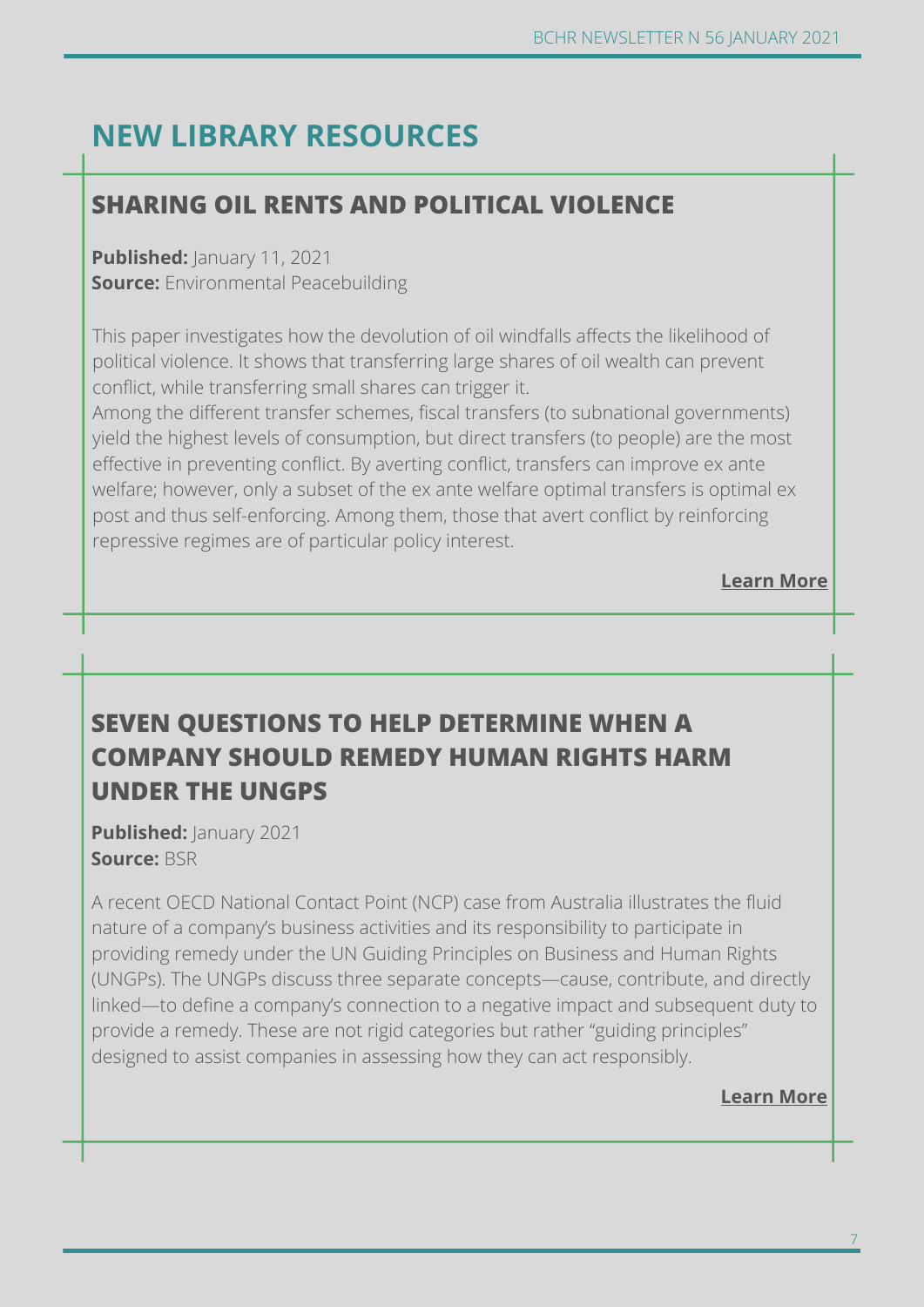### **NEW LIBRARY RESOURCES**

### **BUSINESS AND HUMAN RIGHTS IN PALESTINE**

**Source:** Al-Haq - Defending Human Rights

Upholding international human rights standards is traditionally the responsibility of governments, aimed at regulating relations between the State, individuals and groups. But with the increased role of corporate actors, nationally and internationally, the issue of business impact on the enjoyment of human rights has garnered a great deal of attention. Although the primary duty to protect human rights remains with national governments, companies have a responsibility to respect human rights in their operations.

**[Learn More](https://www.alhaq.org/cached_uploads/download/alhaq_files/publications/Business%20and%20Human%20Rights%20Booklet.pdf)**

### **THE WORLD ECONOMIC FORUM'S GLOBAL RISKS REPORT**

**Published:** January 19, 2021 **Source:** World Economic Forum

The 16th edition of the World Economic Forum's Global Risks Report analyses the risks from societal fractures—manifested through persistent and emerging risks to human health, rising unemployment, widening digital divides, youth disillusionment, and geopolitical fragmentation. Businesses risk a disorderly shakeout which can exclude large cohorts of workers and companies from the markets of the future. Environmental degradation—still an existential threat to humanity—risks intersecting with societal fractures to bring about severe consequences.

Yet, with the world more attuned to risk, lessons can be drawn to strengthen response and resilience. In 2020, the risk of a pandemic became reality. As governments, businesses, and societies grapple with COVID-19, societal cohesion is more important than ever.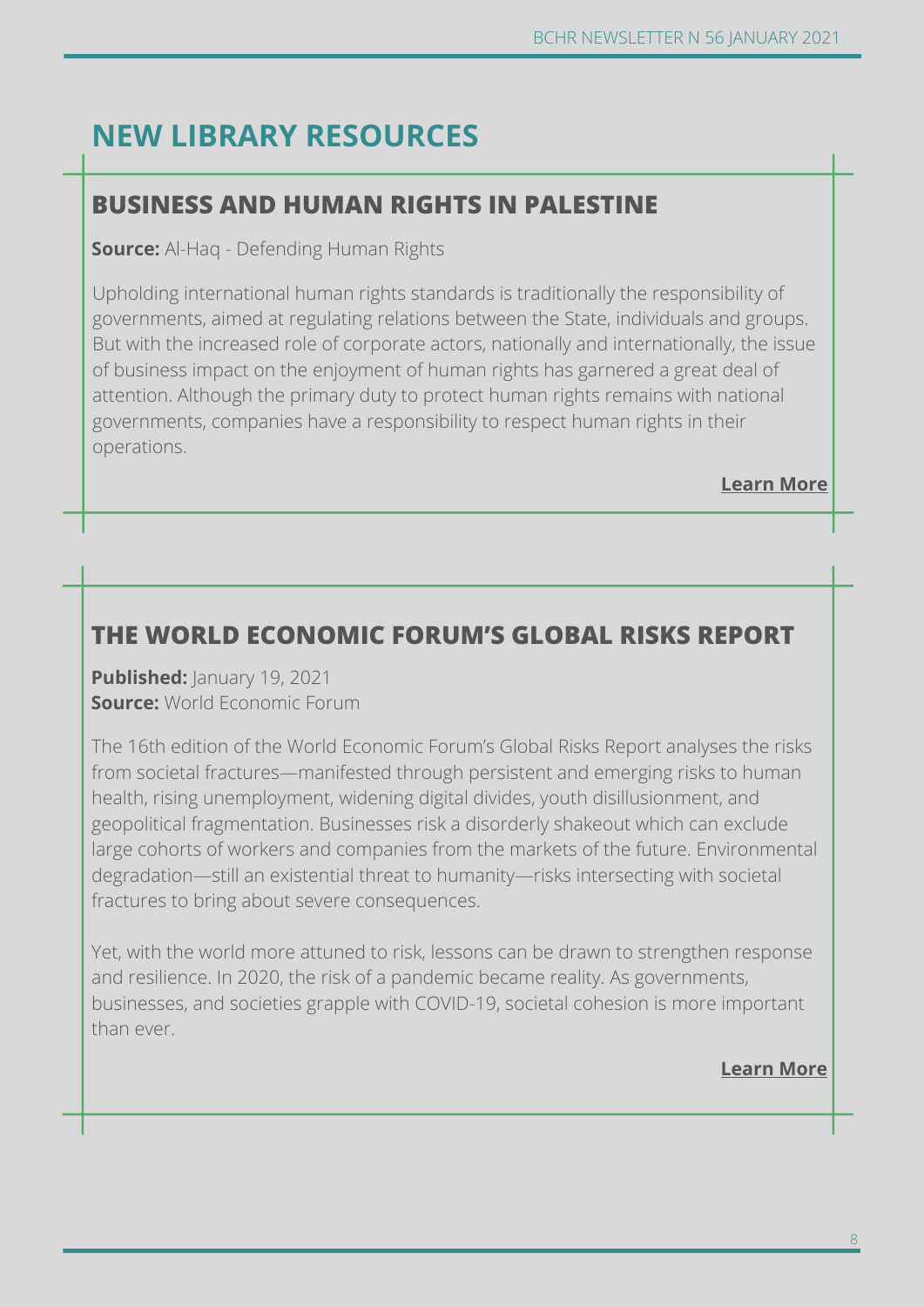# **INTERNATIONAL NEWS**

# **WILL THE UK REALLY REFUSE TRADE DEALS OVER HUMAN RIGHTS?**

**Published:** *January* **19, 2021 Source:** BBC

The UK is forging its post-Brexit path as a "confident, independent nation - and an energetic force for good", according to the government.

It's free to set trade on its own terms, pursue opportunities and higher living standards. But can it square profit with principle?

Is turning a blind eye to human rights violations worth it to have a trade deal that knocks a couple of quid off the price of an imported shirt?

**[Learn More](https://www.bbc.com/news/business-55664039)**

# **LIBERIA: MINERS, LOGGERS CLASH OVER GBARPOLU FOREST**

**Published:** *January 7, 2021* **Source:** Front Page Africa

On March 4 2019, Korninga B, an authorized forest community, signed a logging contract with Singaporean-Indian logging company Indo Africa Plantation Liberia Incorporated. To log in the 31,818-hectare forest in the Bopolu and Bokomu districts, the company promised to make an annual contribution of US\$ 30,000 for scholarships, US\$25,000 for medical support, annual road maintenance and other things within the first six months after signing the agreement. Indo Africa also promised to build a youth center in the chiefdom.

**[Learn](https://www.wsj.com/articles/israel-and-u-a-e-get-down-to-business-11598035520) more** Development Authority (FDA), which also includes Bomi and Grand Cape Mount. The However, one year and 10 months later, not a single project has been done. Indo African says it cannot implement these projects as promised because two other mining company is operating in the same forest. Belle Fasama, a Liberian-owned company, has two gold prospecting licenses and MNG Gold has an exploration license here. The two companies have cleared portions of the forest, felling marketable timber species, according to Ruth Varney, the coordinator of western region of the Forestry mining companies' licenses expire in 2021 and 2025, respectively.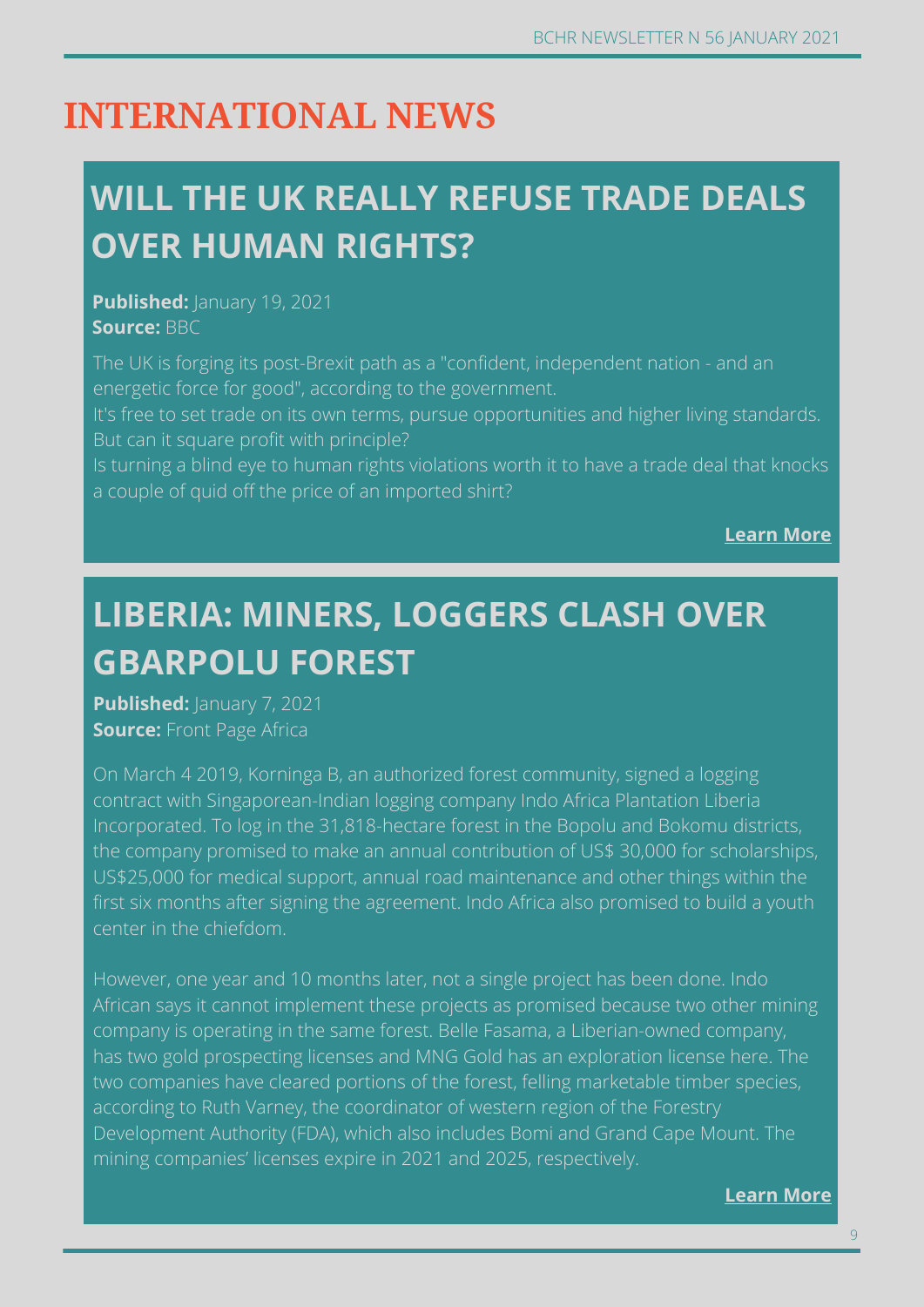# **CAMBODIA: COVID-19 OUTBREAK RAISES SERIOUS FIRM TIES MYANMAR: KIRIN SHOULD SEVER MILITARY**

**Concerns of the concerns of the concerns of the concerns of the concerns of the concerns of the concerns of the concerns of the concerns of the concerns of the concerns of the concerns of the concerns of the concerns of t Published:** January 8, 2021 **Source:** Human Rights Watch

Japan-based Kirin Holdings Company, Ltd. should publish its investigation report on the military-owned Myanmar Economic Holdings Ltd. (MEHL) and swiftly cut ties with the company, Human Rights Watch said today. Kirin announced the conclusion of an investigation by Deloitte Tohmatsu Financial Advisory LLC on January 7, 2021, but declined to publish the report for confidentiality reasons.

"Kirin should regain some trust of consumers, investors, and rights groups by releasing the details of its investigation into the operations of its Myanmar military business partner," said Phil Robertson, deputy Asia director at Human Rights Watch. "Kirin's business association with MEHL raises serious human rights concerns that need urgent action, not further obfuscation behind an investigation whose results are kept secret."

**Learn more [Learn More](https://www.hrw.org/news/2021/01/09/myanmar-kirin-should-sever-military-firm-ties)**

# **AGRIBUSINESS GIANTS ADM, BUNGE TRADING IN 'CONFLICT' PALM OIL, NEW HUMAN RIGHTS REPORT SAYS**

**Published:** January 5, 2021 **Source:** Eco-business

US agribusiness giants Archer Daniels Midland (ADM) and Bunge are buying palm oil from mills in Indonesia that have been publicly linked to land and human rights violations and environmental destruction, a new report alleges.

Both companies are major players in the global palm oil industry, buying from 800 to 1,000 palm oil mills in Indonesia, the world's biggest producer of the commodity. ADM is a major shareholder in Wilmar International Limited, the world's biggest palm oil trader, while Bunge has a 70 per cent stake in industry giant IOI Loders Croklaan.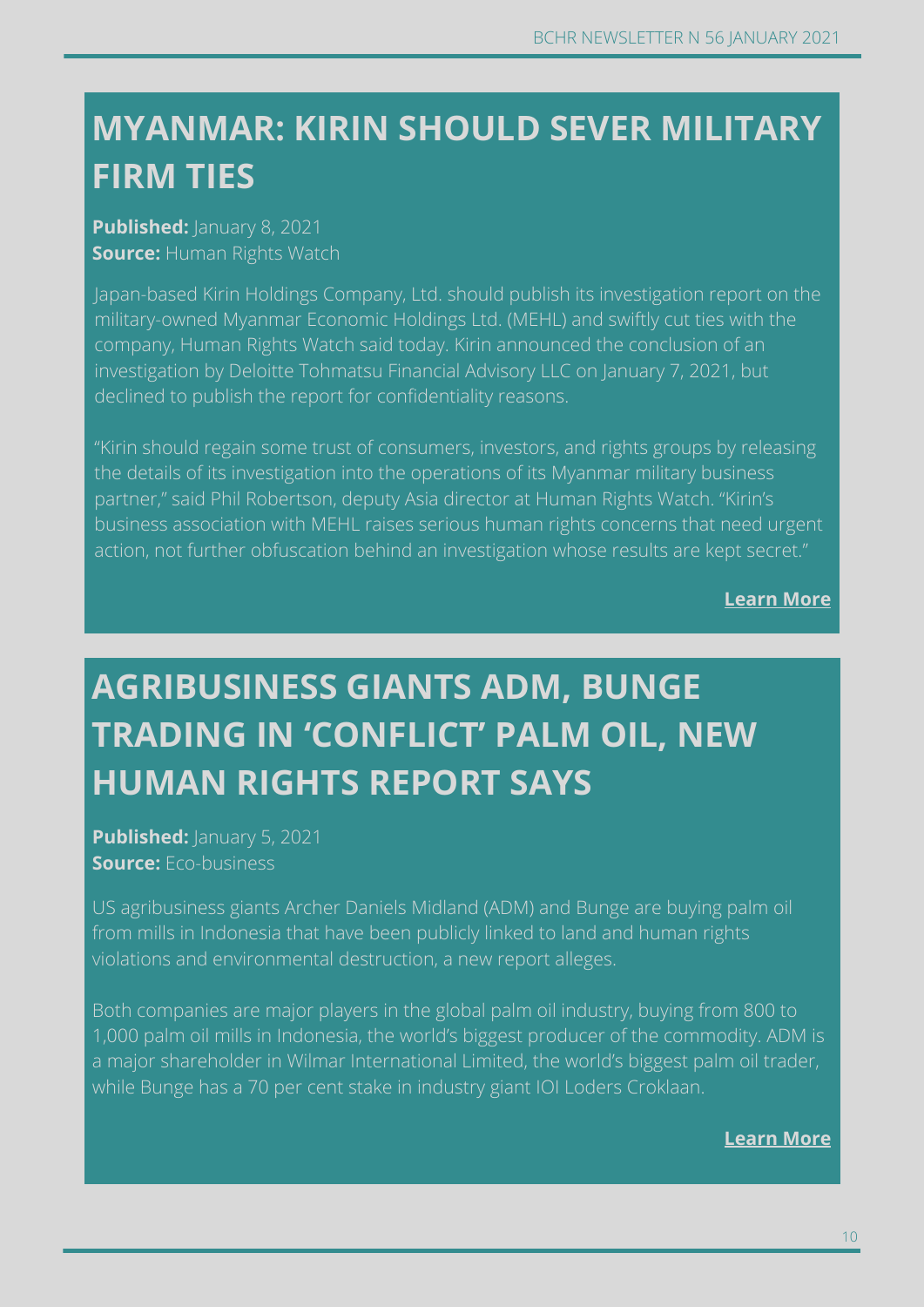## **BLOGS AND OPINIONS**

# **WE NEED NEW LAWS TO STOP COMPANIES PROFITING FROM MURDER**

**Published:** January 7, 2021 **Author:** Alice Harrison **Source:** global witness

"Now we're hearing they want to plant 1,000 more hectares of oil palms. But I don't know where they're going to plant them, because we're here. They'll first need to remove us from this land," Hernán Bedoya told filmmakers in 2016, sitting on his front porch in Colombia's Choco region.

The following year he was murdered in broad daylight, when two masked gunmen on a motorbike sprayed him with 13 bullets.

**[Learn More](https://www.globalwitness.org/en/blog/we-need-new-laws-stop-companies-profiting-murder/)**

# **HUMAN RIGHTS WATCH ON PHONE & INTERNET SHUTDOWN IN ONGOING CONFLICT IN ETHIOPIA'S TIGRAY REGION**

**Published:** November, 2020 **Source:** Business & Human Rights Resource Centre

Following the outbreak of hostilities on November 4, phone and internet communications were swiftly cut in the Tigray region. Humanitarian agencies have highlighted that access and telecommunications limitations in most parts of Tigray have made it difficult to assess the full impact of ongoing hostilities on the civilian population and the overall security of humanitarian workers in the region.

**[Learn](https://www.business-humanrights.org/en/latest-news/opinion-human-rights-watch-on-phone-internet-shutdown-in-ongoing-conflict-in-ethiopias-tirgray-region/) more**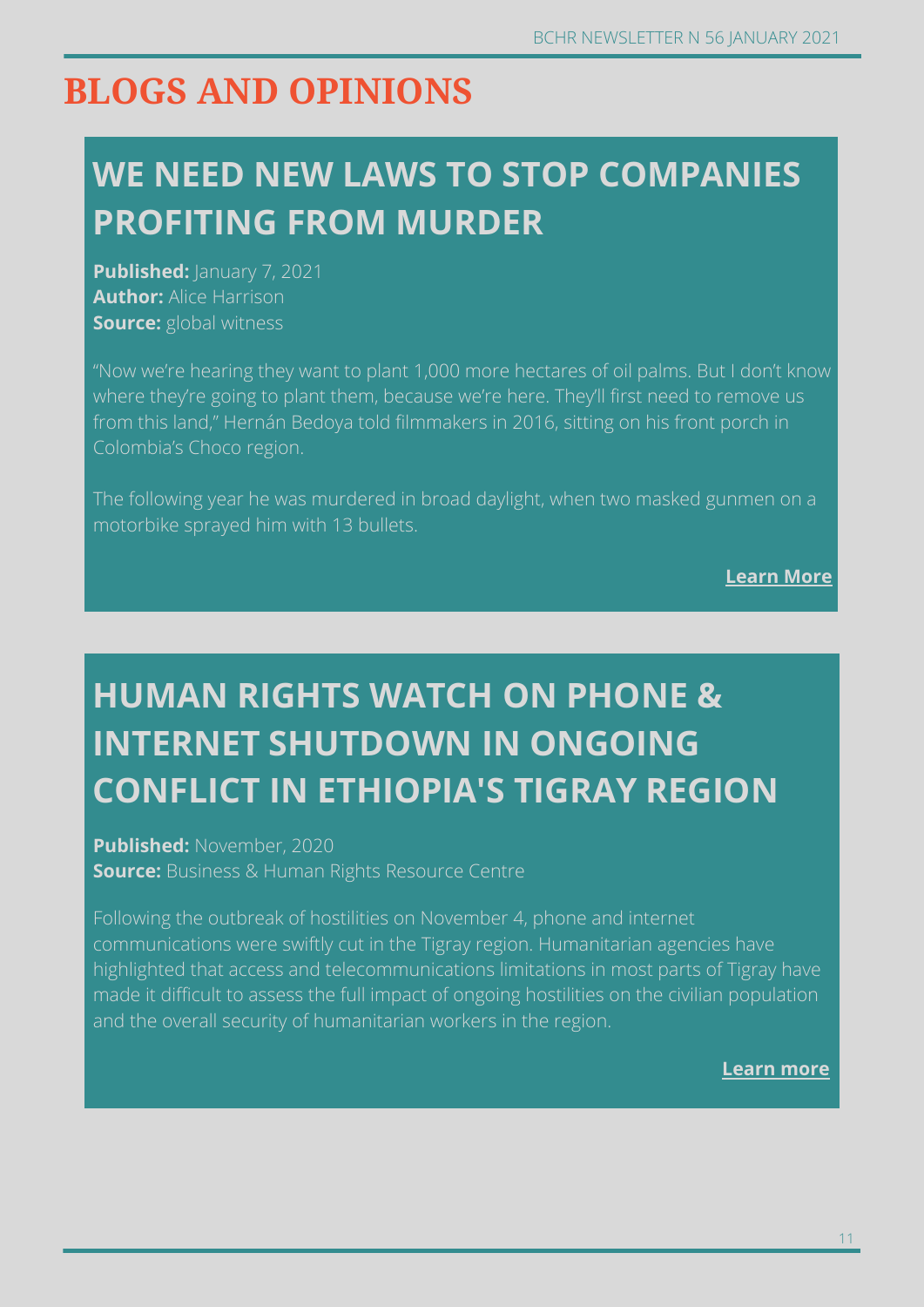# **SHARING AND POSTING MATERIALS**

We very much welcome your comments and suggestions for how the BCHR newsletter can better serve the network's needs and interests as well as those of its members.

We kindly invite you to share this newsletter with academics, NGO and practitioners that might be interested in its content.

If you are interested in contributing to future editions of the newsletter, please do not hesitate to contact us at **maria.prandi@networkbchr.org.**